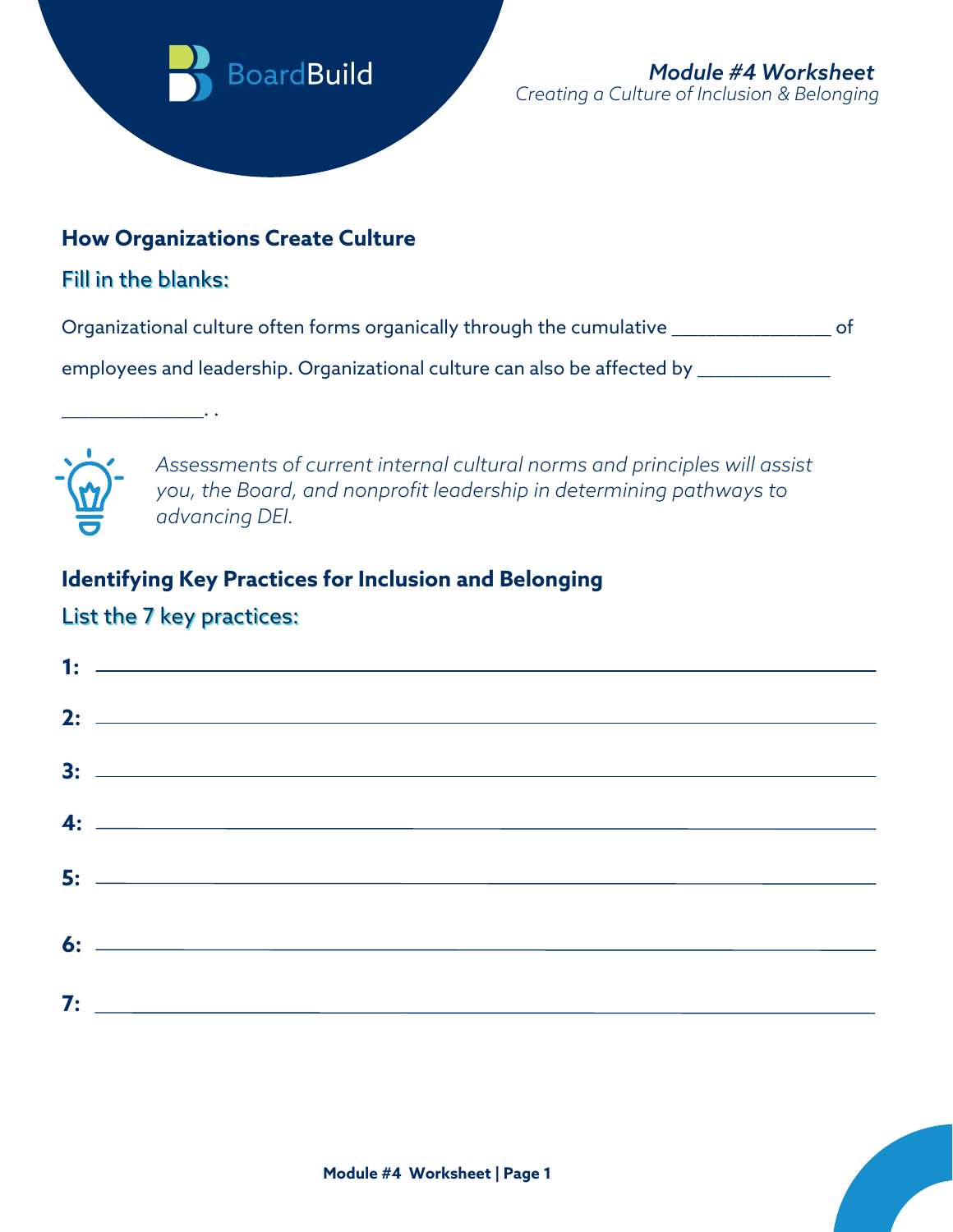

#### **Onboarding & Mentoring**

### Fill in the blanks:

Both onboarding and mentoring provide opportunities to \_\_\_\_\_\_\_\_\_\_\_\_ individuals and advance leadership development by providing specific guidance in the routines, systems,

behaviors and beliefs that your nonprofit uses to instill and cultivate \_\_\_\_\_\_\_\_\_\_\_\_\_\_ and

 $\equiv$  spaces.



*Leaders who understand the need to identify and recruit Board members, management teams, and staff with diverse backgrounds and skills set the stage for advancing DEI. By center-staging the nonprofit's values of a culture of equity and belonging, leaders will more likely select candidates who will embrace these beliefs and thrive in the open and authentic environment.*

### **Board Member Orientation**

#### Key components of orienting new Board members regarding roles and responsibilities while also providing for inclusive practices can include:

- Nonprofit's statement of mission, vision, and values
- DEI statements
- Board member job description and expectations
- Board member agreements
- Board roster and list of committees, their charters, and who serves on them
- Bios of current board members and key staff
- Calendar of meetings for the year ahead
- Bylaws and certificate of incorporation